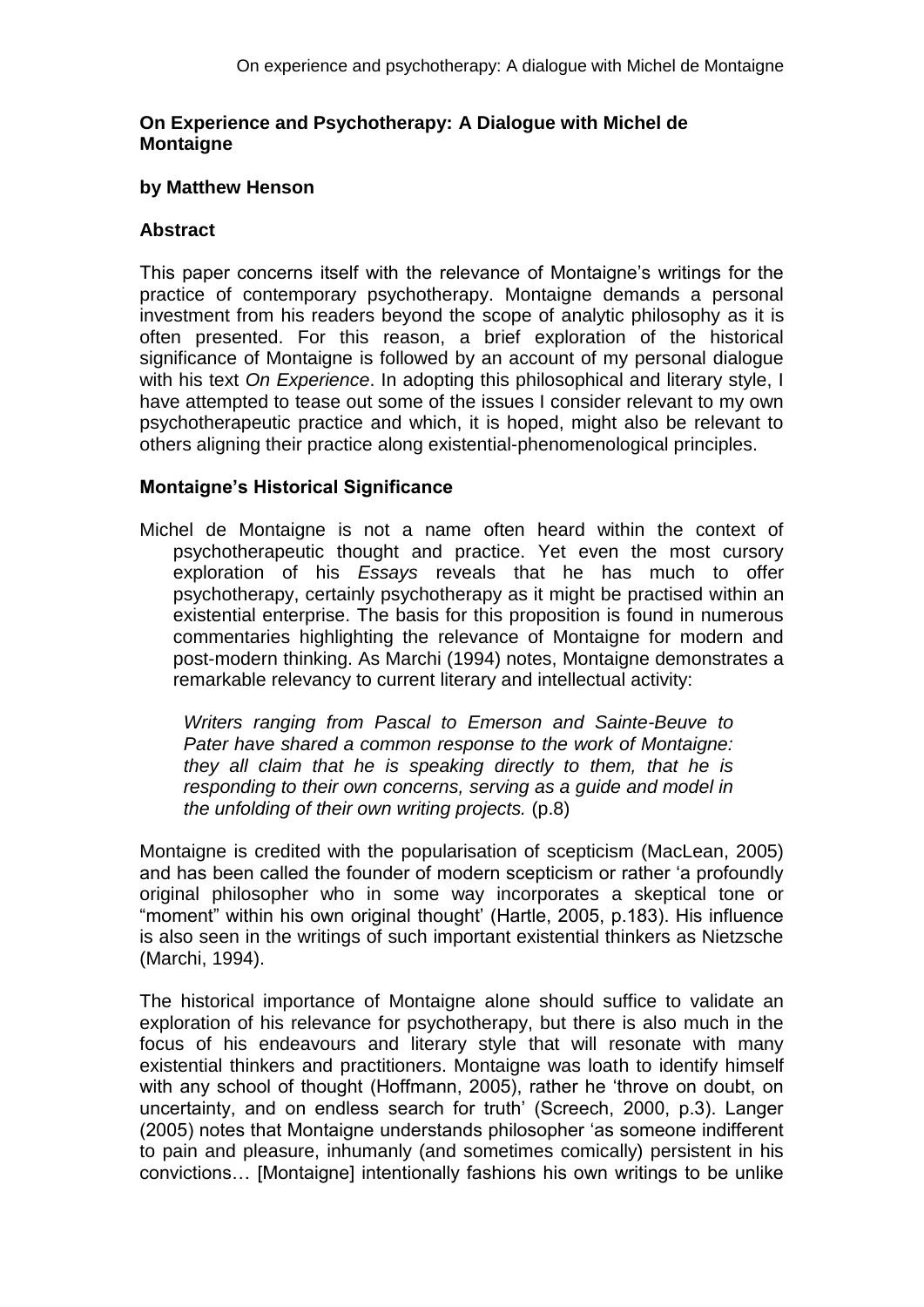philosophy' and proudly says 'that he is no philosopher' (p.1). Langer also points out that Montaigne is noted for his attention to the influence of the human body, and what we like to call the "human" element. Moreover, 'Montaigne "himself" is always present… what is right for himself, he readily concedes, is not necessarily right for anyone else' (p.2). So Montaigne can be seen to readily demonstrate some of the traits that characterise existentialism, at least in so far as it is possible to characterise 'existentialism' at all.

Montaigne's main concern in the *Essays* is how to live and die as Man. He believed that by studying himself he could find out what the nature of mankind really was and how he could wisely live and wisely die (Screech, 2000). At a very crude and simplistic level, this might also form the basis of an existential approach to psychotherapy. And if it is true, as Marchi (1994) notes, that Montaigne is problematic for modern and post-modern thinking in the 'impossibility of empirical verification of such nebulous phenomena as influence, impact, and reception' (p.2) then this is surely why, as psychotherapists, we must take an interest in him.

# **On Reading Montaigne**

It is well documented that Montaigne did not write 'essays', he wrote a volume called *Essais de Michel de Montaigne*.

*Essays, in a modern sense, can be read in any order. They do not necessarily lead back to earlier ones or forward to later ones. Montaigne's chapters do… The chapters of Montaigne's books are not assembled by date of composition. The order corresponds to a higher preoccupation… For Montaigne, at the end of his quest, had come to terms with melancholy and ecstasy – and so with religion, life and death, and with his being as a man.* (Screech, 2000, p.13)

Langer (2005) reminds us that 'the term essai in sixteenth-century French does not refer to a delineated segment of text, but instead retains the senses of "attempt", "trying out", "test", "practice"' (p.3). Montaigne tries out all sorts of judgements, of observations, of reflections, and of arguments, but these are not meant to be the final word on the matter. 'Montaigne does not claim universal validity for his statements, he insists on the fact that they are the product of his own judgement, and that another might judge differently' (Ibid, p.3). Moreover, Montaigne, like many continental philosophers, is deliberately evasive. Rhetorical models are inadequate and misleading, and Montaigne demands a personal investment from his readers in order to be understood. The reader must find the "sign" and try to decipher the message (Meijer,1983) and 'the anomalies of composition, the incoherences, and the gaps are significant and must be addressed without attenuation or reduction' (Thournton, 1983, p.55).

Defaux (1983) states, with conviction, that Montaigne's writing has a triple purpose: 'to understand others and the world around him, to understand himself, and – last, but not least – to be understood' (p.73). The challenge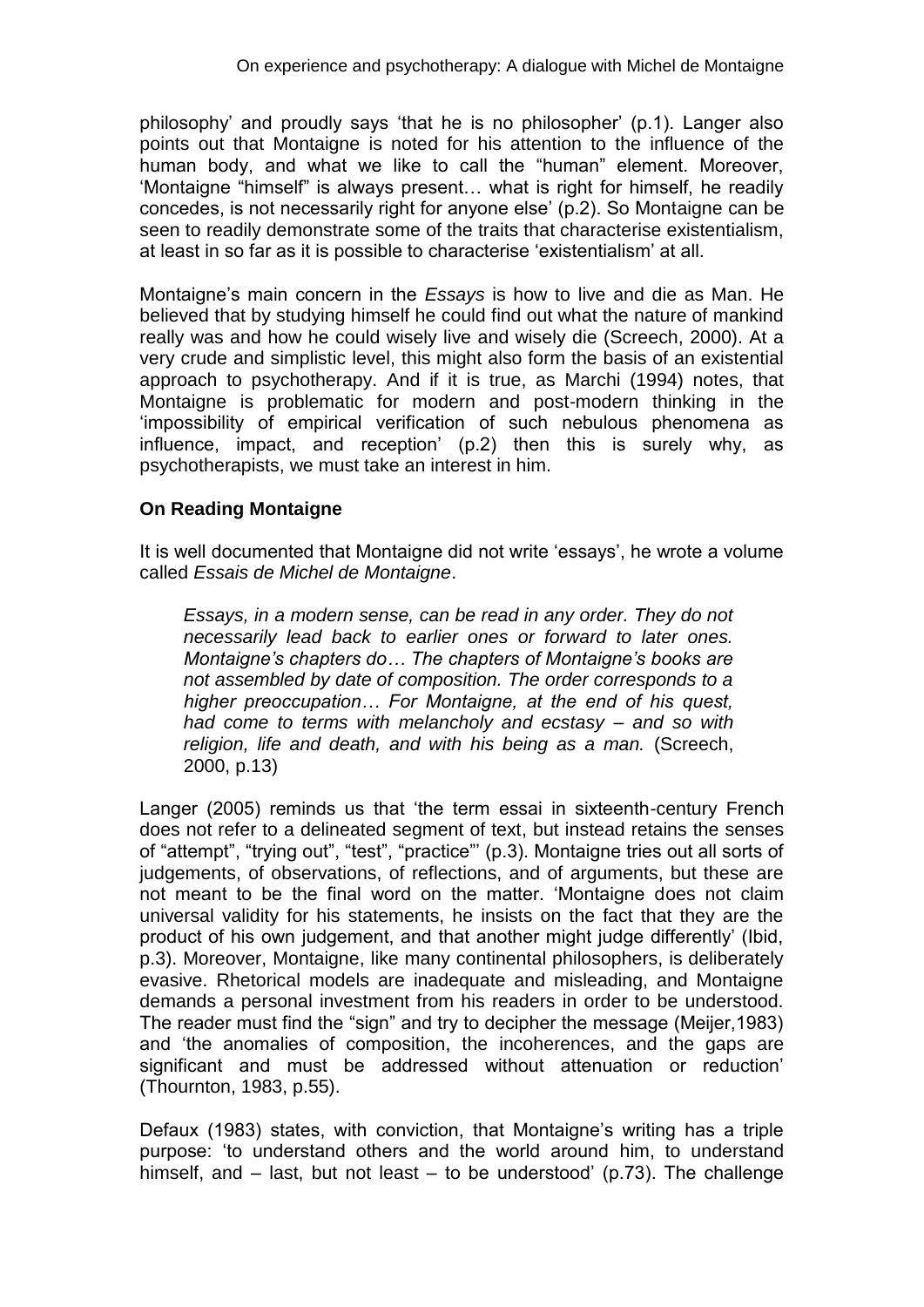then, is to read Montaigne how as psychotherapists we might listen to a client, or indeed ourselves: With eyes and ears not only for that which is ostensible, but also for that which is evasive; with an understanding that the words are a process of working through; and with a personal investment which runs counter to the idea of objectivity as it usually understood. With specific reference to reading Heidegger, Wolf (2002) reminds us that as existential therapists we should not try to mediate a therapeutic model, but instead allow ourselves to experience the sort of relationship with the text which might facilitate our becoming the sort of people who could be therapists. So too, we might read Montaigne not for therapeutic technique, but for clues as to how we might resolve for ourselves the question of what it means to practice psychotherapy from an existential-phenomenologically informed position. This is what is attempted in this paper. The following dialogue is nothing other than my personal engagement with Montaigne. It is a working through, with Montaigne, some of the dilemmas and issues I face as a psychotherapist, within the much wider context of my existence.

# **Why** *On Experience***?**

The Essais are so rich that considerations regarding the length and breadth of this paper require, if an adequate exploration is to be achieved, the selection of a single essay. Just as *On Experience* does not just happen to come at the end of the Essais, it has not been chosen at random for the purposes of this dialogue. *On Experience* is one of Montaigne's most important chapters. The last pages of the chapter form the climax of a long quest (Screech, 2000) whereupon, 'through ingenious textual development, Montaigne ends up restoring the "truth of experience" to its rightful place' (MacLean, 2005, pp.156-7). It is not suggested here that the whole of Montaigne's works can be somehow understood and assimilated through an exploration of his concluding remarks alone. However, there is a value in taking the climax of Montaigne's writing as the starting point for an exploration of the lessons we might glean from him in relation to psychotherapy. As Screech (2000) notes, Montaigne did believe in progress, at least insofar as although we may be lesser men than the ancients we are standing on their shoulders.

# **On Experience and Psychotherapy**

An early assertion Montaigne (1958) makes concerns the unique qualities of natural things. 'There is no quality so universal in the appearance of things as their diversity and variety' (p.344). He elaborates, stating that 'resemblance does not make things as much alike as difference makes them dissimilar. Nature has pledged herself to make no second thing that is not unlike the first' (p.344). The significance of these words becomes apparent when we consider the names and labels we give to things. Montaigne talks about the dissimilarity in the physical qualities of eggs. His point is equally valid in the realm of lived experience. To give something a name – 'love', 'anger', 'depression', 'schizophrenia' – is to implicitly focus upon the similarities between expressions of lived experience. Whilst there is obviously some value in this, what gets overlooked when we label, are the differences between similar things. However much I feel I understand my clients'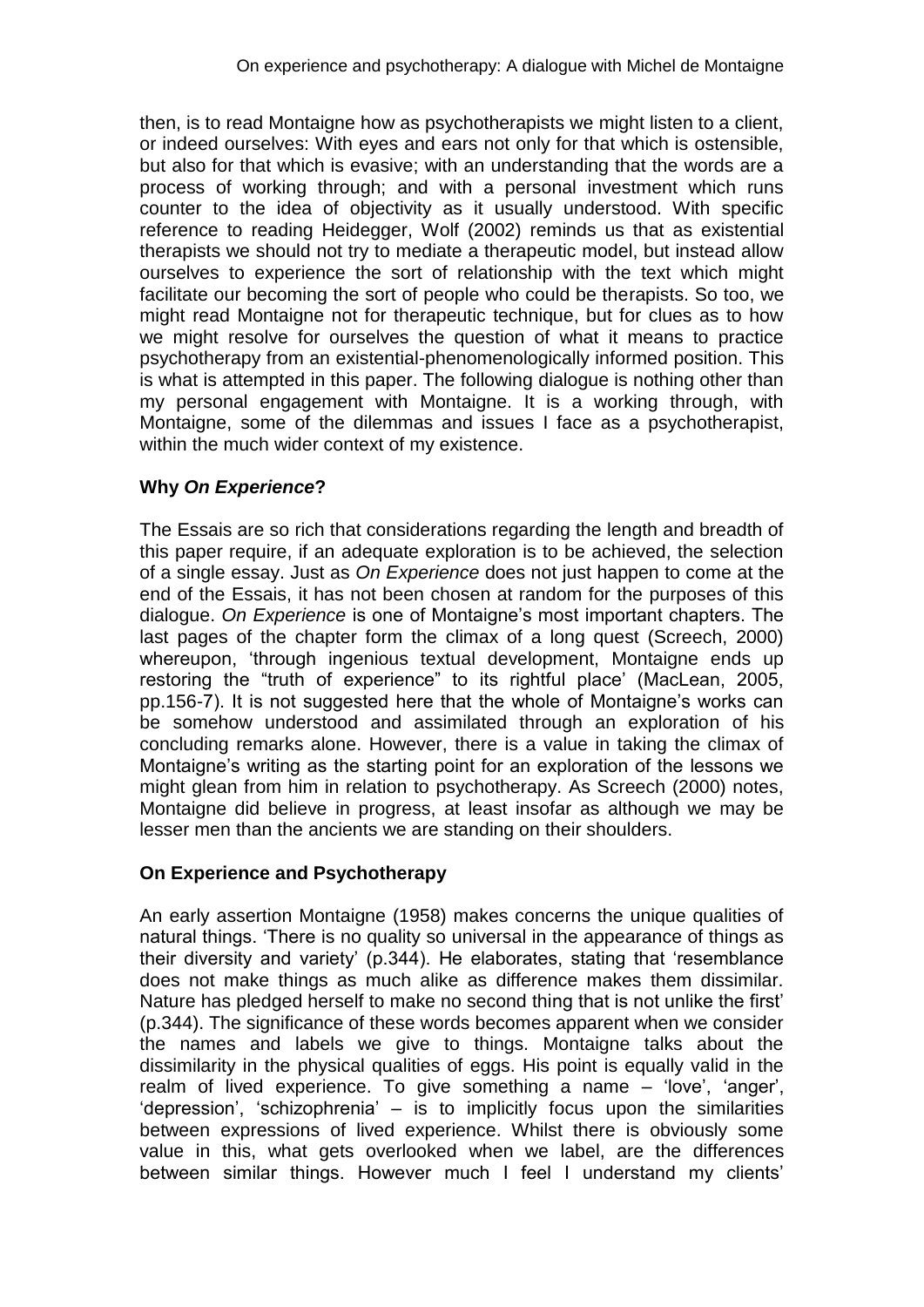experience – with whatever label it carries – I must remain open to the possibility that dissimilarities will emerge between experiences carrying the same label. To do otherwise would be to fail Montaigne and to fail my clients.

Montaigne poses a very interesting question for the practice of psychotherapy when he notes: 'Our disputes are about words. I ask what is Nature, Pleasure, a Circle, and Substitution. The question is couched in words and is answered in the same coin… One substitutes one word for another that is often less well understood' (pp.349 – 50). Psychotherapy is sometimes referred to as a *talking-treatment*. We are dependent upon clients' words to understand the issues they bring. And yet this somehow seems unsatisfactory. The questions asked in therapy sessions, when vocalised, do of course make use of words and are often answered with words. But these words are not the same as the experience that is enquired about and will therefore fail, by themselves, to fully convey the essence of experience. As well as posing this as a problem, Montaigne points towards the resolution: 'I know what Man is better than I know the meaning of Animal or Mortal or Rational' (pp.349 - 50). I know what Man is better than I know the meaning of any word, because I have experience of being a man. To know something is to experience it. While words alone will produce only a limited understanding, if I let the words of my clients resonate with my own experience, of being human, of being alive, then I can get much closer to knowing the experiences of another. This is not to say that I can ever fully know the experiences of my clients, even if I have had similar experiences myself, only that *through* my own experience – however similar or dissimilar this might be to my clients  $-1$  can get closer than if I simply grapple with words alone.

Montaigne provides guidance on how to facilitate this process: 'A speech belongs half to the speaker, half to him who hears it. The hearer should let the form of its delivery prepare him for its reception' (p.372). So there is something here about the quality of listening – a practice which, of course, every psychotherapist knows something about. Whilst it is inevitable and indeed desirable that some questions will be couched in words, a useful alternative is to couch questions in silence. A single statement from a client can raise many questions. Rather than picking one question to vocalise, or vocalising many in one go – which does little but confuse – in remaining silent many questions can be kept open. Silence prepares the listener to receive answers to any number of questions, whether these are delivered in the form of words or some other non-verbal means.

On the subject of interpretation, Montaigne's views are clear: 'There is more trouble in interpreting interpretations than in interpreting the things themselves' (p.349). This statement from Montaigne follows logically from his arguments outlined above. If we accept that words provide only inadequate interpretations of experience, then removing the interpretation one step further from experience will prove still more problematic. Clients have the right to interpret their experiences – the things themselves – should they wish to. Therapists attempting to interpret clients' experiences will prove much more problematic. Montaigne states that he judges himself 'only by actual sensations, not by reasoning' (p.381) and this should be our task in therapy.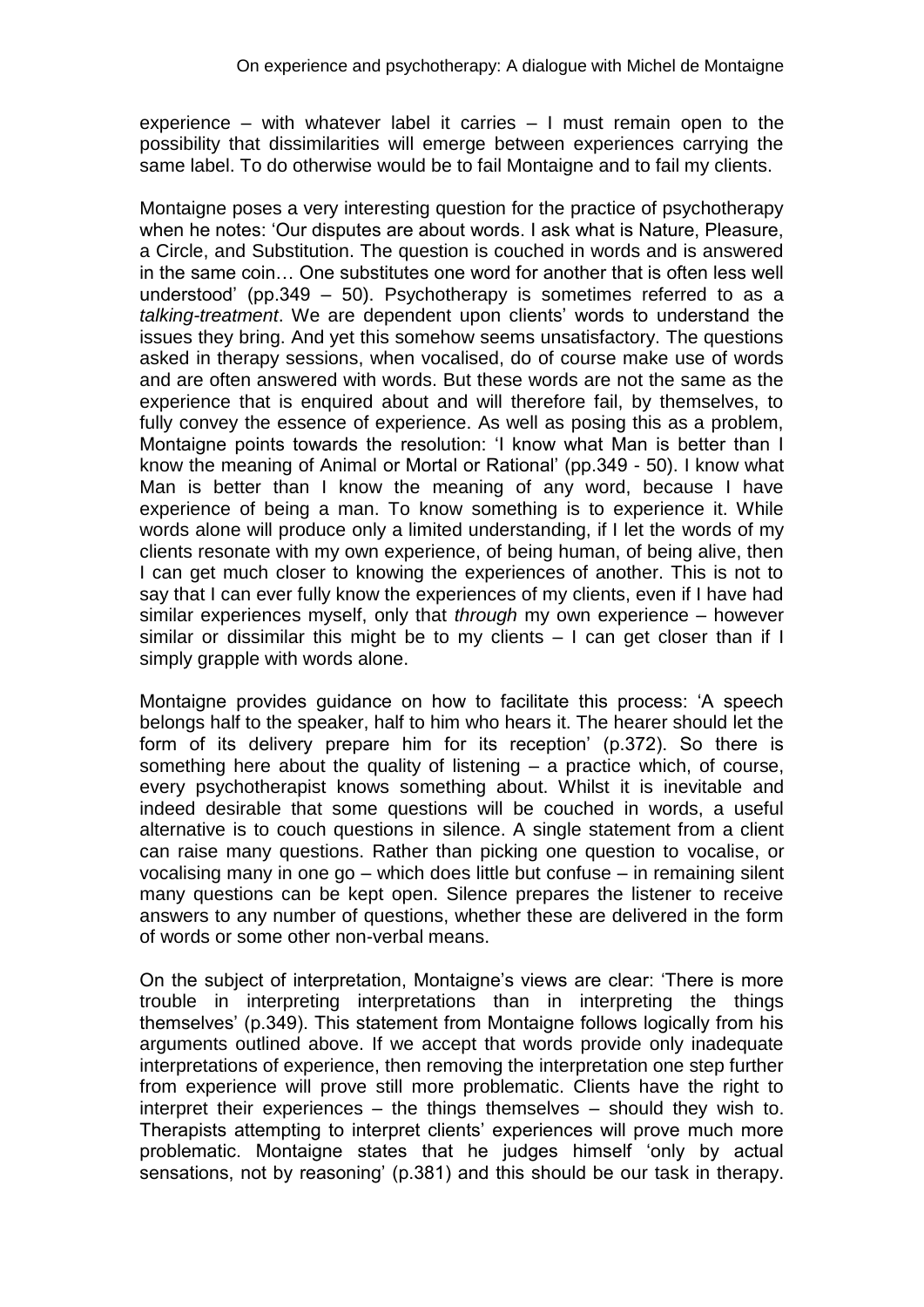Montaigne's assertion that: 'In the experience that I have of myself I find enough to make myself wise, if I were a good scholar' (p.354) is, perhaps, true of everybody. Clients are better advised to study their own lived experiences than look towards a therapist for expert opinion. Such phenomenology furnishes both client and therapist with a greater wisdom than any textbook or theory. Montaigne is forceful in his criticism of practitioners who do otherwise, of those who offer diagnosis and cure:

*the doubts and ignorance of those who take it upon themselves to interpret nature's workings and her internal progressions, and to explain away the many false prognostics of their art, should make us realize that its ways are utterly unknown* (p.381).

In this statement Montaigne is criticising physicians, but his words are equally applicable to psychotherapists.

Montaigne has yet more to say concerning the nature of illness and cure:

*The constitution of maladies follows the same pattern as that of living beings; their destiny and their length of days are limited for them from their birth. Anyone who attempts wilfully and forcibly to cut them short in the middle of their course, only lengthens and multiplies them, and incenses them instead of appeasing them* (pp.372 - 3).

This raises questions about the validity of psychotherapy if clients can expect no expedition of appeasement from therapeutic interventions. Montaigne points towards a different basis under which psychotherapy might be practised: 'You do not die because you are sick, you die because you are alive' (pp.376 - 7). Those inclined towards existential thought might immediately appreciate the importance of this statement. Life and death are intertwined. One is not possible without the other. Whatever horrors afflict me and whatever tragedies befall me in life, these events can only occur *because* I am alive*.* Indeed, they are proof that I am alive. This is the sense Montaigne puts forward throughout the text. He talks a lot about his physical ailments, providing graphic detail about the location and intensity of the physical pains he endures. And yet Montaigne talks about these matters in a tone that indicates almost a fondness for them. The point he makes clear is that he would rather have a life full of pain than no life at all. For example, Montaigne notes how much more beautiful health appears after sickness, 'when the two are so close together that I can view each in the other's presence in full armour; when they stand as deadly rivals defying and battling with one another!' (p.378). Sickness, or any other form of adversity, should act as a salutary reminder to fully appreciate the things of value. But Montaigne is not stating that we should simply appreciate and value the good things in life:

*Our life, like the harmony of the world, is composed of contrarieties, also of varying tones, sweet and harsh, sharp and flat, soft and loud. If a musician liked one sort only, what effect would he make? He must be able to employ them together and*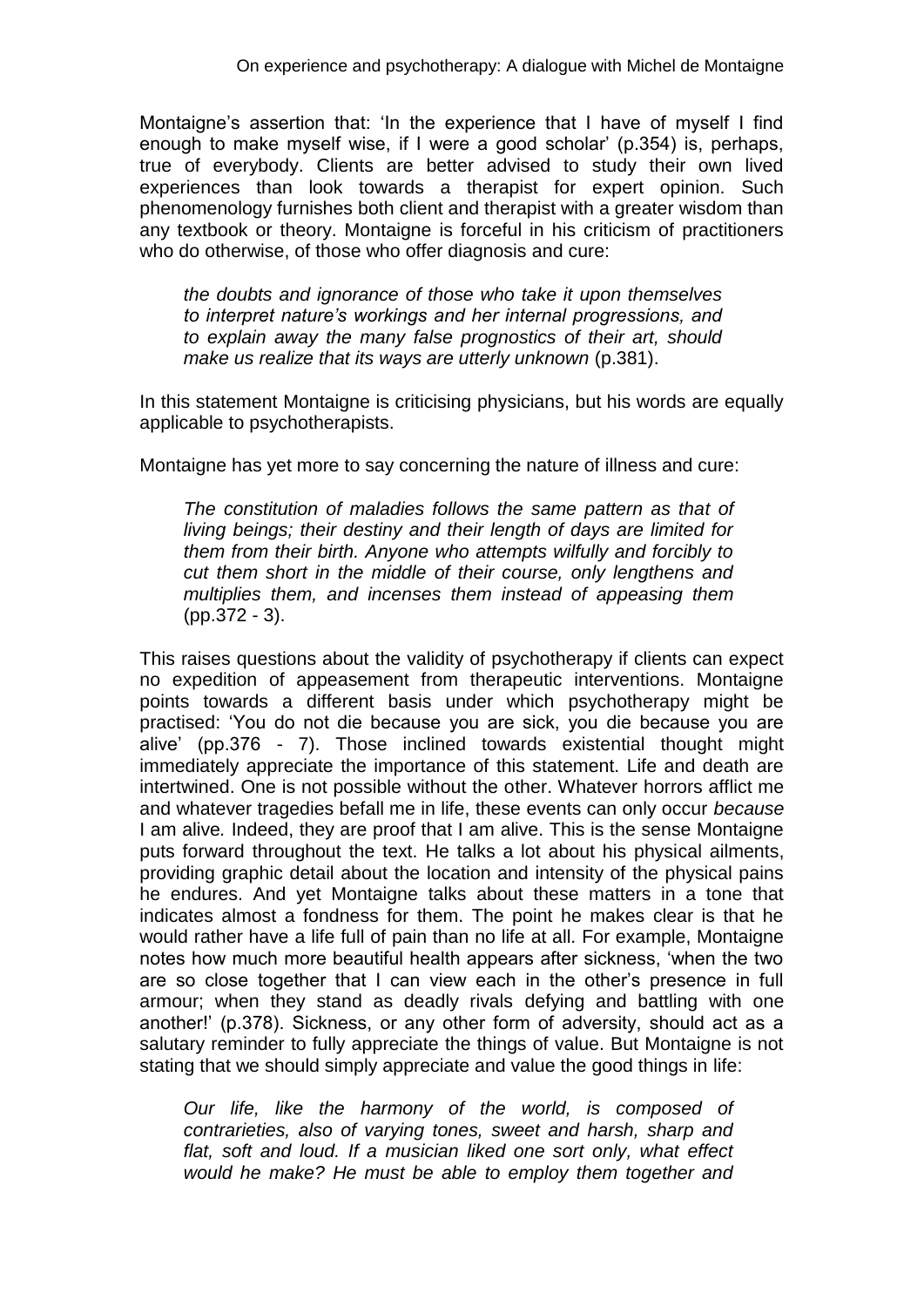*blend them. And we too must accept the good and evil that are consubstantial with our life. Our existence is impossible without this mixture, and one side is no less necessary to us than the other.* (p.374)

The message from Montaigne is that we should value everything that life brings us, the good and the evil, because they are both brought by life and we shall soon enough be dead. It should be noted that Montaigne is not advocating that we should seek out pain or try to prolong it as we do pleasure. Indeed, he advocates the opposite, in that as far as we can we should 'try as hard to cut short the one [pain] as to prolong the other [pleasure]' (p.400). Notwithstanding this however, a 'sane view of good is a sane view of evil. And pain has some quality in its gentle beginnings that should not be avoided, as pleasure has something to be shunned in its final excess' (p.400).

Translating this into practice, psychotherapy should not take as its starting point the appeasement of maladies. It is highly unlikely that I will ever be able to 'cure' the effects of bereavement, terminal illness, abuse, or whatever else clients might bring to therapy. For Montaigne, to try to do so would only make matters worse. Instead, psychotherapy should first and foremost be about learning how to live with whatever maladies or difficulties we encounter in life: to blend them with the things we value in order that we might live fully.

In order to achieve this, Montaigne advocates that 'One must learn to endure what one cannot avoid' (p.374). There is a logical self-evidence in this statement, but in practice this can be very difficult to achieve. There is here also another message for psychotherapists – we must learn to endure with our clients what our clients cannot avoid. I am aware that I am better able to withstand some experiences clients bring to therapy than others and there are many ways in which therapists can avoid hearing client experiences that they would find difficult. Perhaps the most obvious of these is to vocalise questions which divert clients away from their lived experience – a practice that, as already noted, Montaigne has warned against. There are also many subtler ways in which discomfort might be betrayed: tone of voice, facial expression and body posture, to name but a few. Montaigne states: 'I bid my soul look upon pain and pleasure with the same level gaze – "since it is as wrong for the soul to expand in joy as to contract in sorrow" – and with the same firmness' (p.400). This might also be an aspiration of psychotherapy. For if therapy is to be of any value then clients must express whatever they need to express and I must bid myself hold a level gaze upon whatever clients reveal. Here again silence might hold the key. While there are many non-verbal ways in which feelings might be betrayed, silence contains a levity which is often more likely to be containing than any verbal intervention.

Montaigne is also insightful, if a little controversial, on the subject of law: 'Now the laws maintain their credit, not because they are just, but because they are laws. This is the mystical basis of their authority; they have no other. And this serves them well' (p.353). With an equal measure of controversy, this insight can be translated to the 'laws' of psychotherapy - the procedures and protocols, often referred to as boundaries, which get handed down to students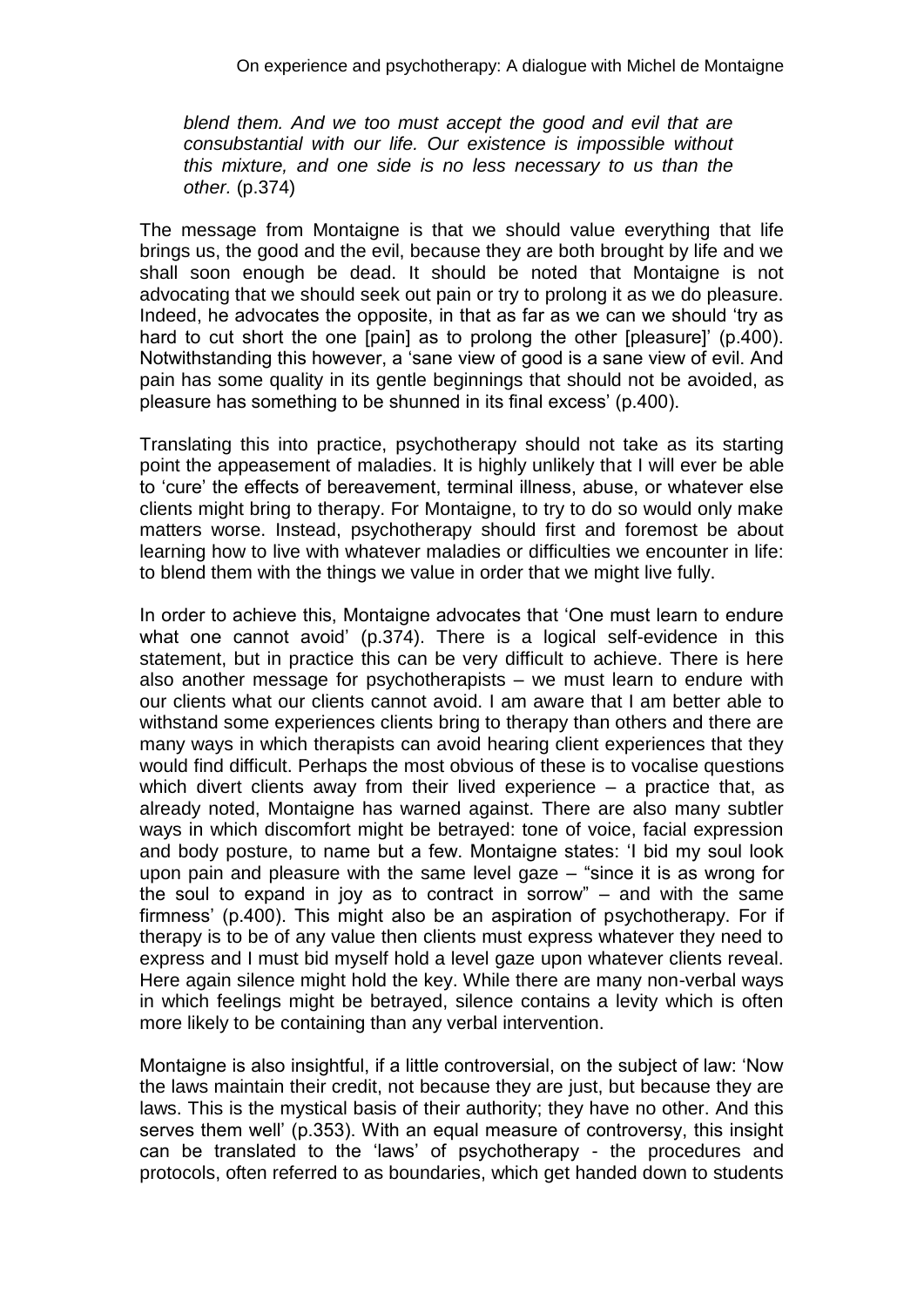and which are accepted with perhaps little or no question. Montaigne does not question the need for laws and here the need for therapeutic boundaries is not being questioned. What Montaigne does bring into question however, are ethical considerations in relation to the basis upon which psychotherapeutic boundaries are set. It is not sufficient for practitioners of psychotherapy to adopt boundaries wholesale, because they are told to do so by a teacher or supervisor. This will only perpetuate the mystical basis of their authority. Instead, each practitioner must wrestle with these issues themselves and know, for themselves, why they maintain the boundaries they set. Moreover, this should not be a one-off endeavour, but an ongoing struggle and openness to review. Only then can the boundaries – necessarily imposed – and, indeed, the individual practitioner, make any claim to ethical credibility.

Perhaps the most powerful message Montaigne offers psychotherapy, concerns the possibilities for an approach that does not limit itself to the pursuit of curing maladies: 'No generous spirit stays within itself; it constantly aspires and rises above its own strength. It leaps beyond its attainments. If it does not advance, and push forward, if it does not strengthen itself, and struggle with itself, it is only half alive' (p.348). Here Montaigne captures something of the essence of what it means to live fully. He also captures, I believe, something of the essence of what psychotherapy might be – learning how to live fully, through struggle, strengthening and allowing the spirit to advance. To be clear, this is not about therapists setting goals for clients, or educating, or alleviating symptoms. That would be to limit the process. The process of psychotherapy should be limitless, at least within the confines of certain contractual and ethical considerations. Or, to use Montaigne's words: 'Its pursuits have no bounds or rules; its food is wonder, search and ambiguity' (p.348). If further persuasion is needed that psychotherapy might be about learning how to live, Montaigne provides this. 'We are great fools. "He has spent his life in idleness", we say, and "I have done nothing today". What! have you not lived? That is not only the fundamental, but the most noble of your occupations' (p.396). If living is the most noble occupation, then psychotherapy increases its own nobility if it concerns itself with this task.

For Montaigne, psychotherapy would be about learning how to live fully and living fully involves being open to experiencing what it means to be human. Montaigne further supports this point: 'People try to get out of themselves and to escape from the man. This is folly; instead of transforming themselves into angels, they turn themselves into beasts; instead of lifting they degrade themselves' (p.405). Montaigne has more to say about the experience of being human:

*I who boast of embracing the pleasures of life so eagerly and so deliberately, find in them, when I consider them so minutely, little more than wind. But what of that? We are all wind. And the wind itself, wiser than we, takes pleasure in blustering and veering*  round, and is content with its own functions. It does not desire *stability or solidity, qualities that do not belong to it* (p.395).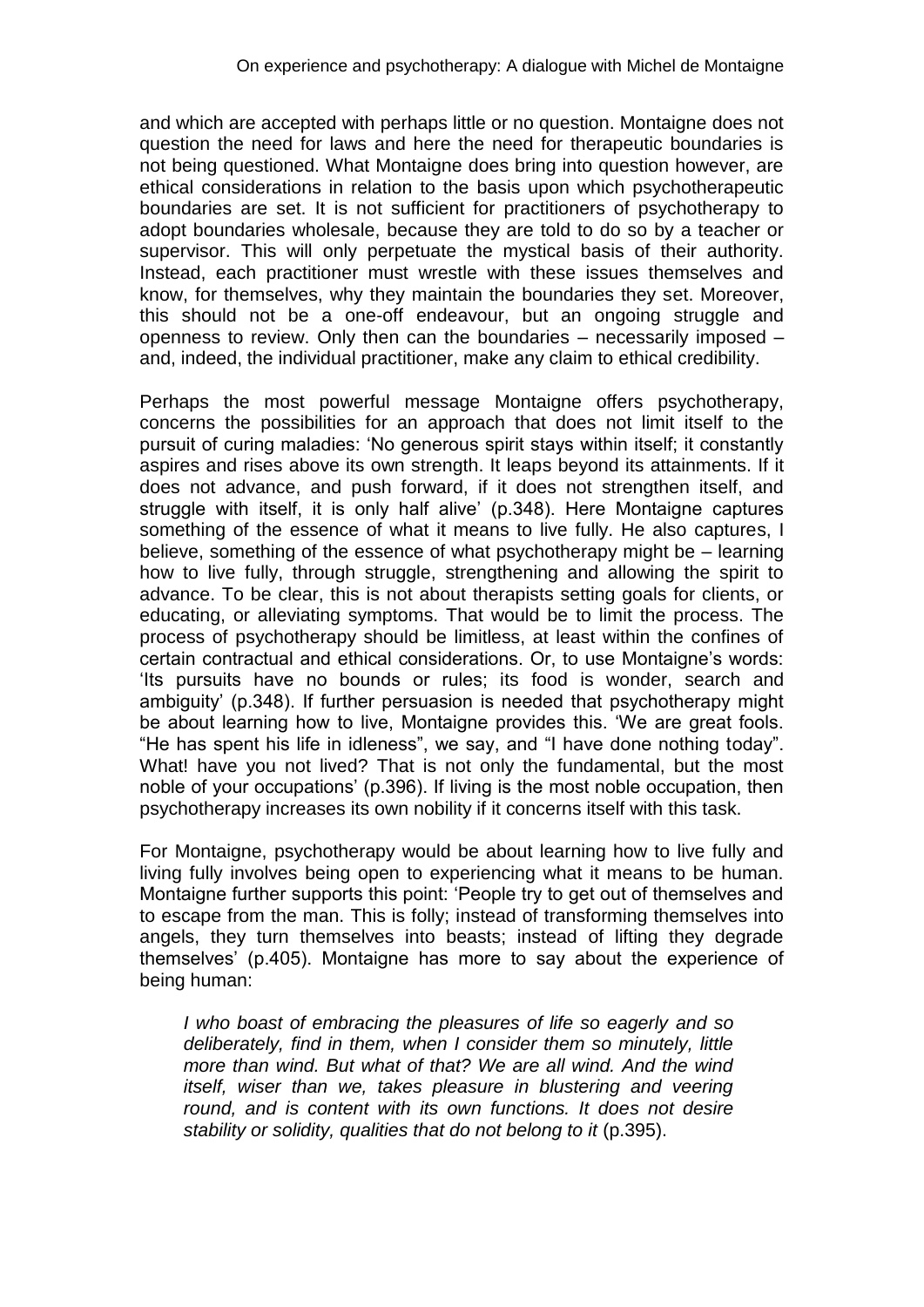Put simply, the point that can be inferred from Montaigne is that psychotherapy is a human enterprise. In my practice, whilst like all generous spirits I must constantly aspire to leap beyond myself, I must also accept the limitations of being human, including my limitations as a psychotherapist. In doing so I might indirectly encourage my clients to look differently upon their own human limitations and maladies.

## **Some further reflections**

Montaigne is clear that experience is all I need to make me wise, providing I can learn to be a good scholar. We can infer from Montaigne that the goal of psychotherapy, such as there is one, should therefore be to explore with clients their experience as it is lived. As such, Montaigne advocates phenomenology, judging only by actual sensations. Diagnosis, prognosis and cure are of little importance, at least as goals in themselves. Words, whilst a principle tool in this process, are not the same as experience and will fail to fully reveal it. To understand the experience of another I must therefore draw upon experience itself, to remain at times silent in order to allow my clients' words to resonate with me.

In adopting this as the basis for my practice, I might encourage clients to look afresh at whatever malaise they bring to therapy, which might facilitate a different blending of experiences. It must be stressed that this is not a prescriptive task following the dictates of rules or techniques handed down by teachers to unquestioning students. Instead, within the context of certain contractual and ethical considerations, the spirit of psychotherapy should be a generous striving, free to take any direction. Good and evil, or however the experiences of my clients are phrased, should be looked upon with the same level gaze and I should resist any temptations in the direction of nomenclature, lest the labels used conceal more about experience than they reveal.

First and foremost, the challenge presented to me by Montaigne is to live myself by these principles. To look upon my own pain and pleasure with the same level gaze, to constantly strive, to leap beyond myself while accepting the limitations of being human and to embody these qualities as a psychotherapist.

*On experience* is about human experience. Psychotherapy, at least how I attempt to practice it, is nothing if not a human endeavour. As Montaigne observes: 'Both kings and philosophers defecate, and so do the ladies' (p.368), and so too, do psychotherapists.

# **Conclusion**

In this paper I have given an account of a personal dialogue with Michel de Montaigne, with his essay *On experience*. In doing so I have attempted to tease out some of the relevance Montaigne holds for the practice of contemporary psychotherapy. When it comes to understanding what it means to be a psychotherapist, Montaigne demands that we find our own way and it